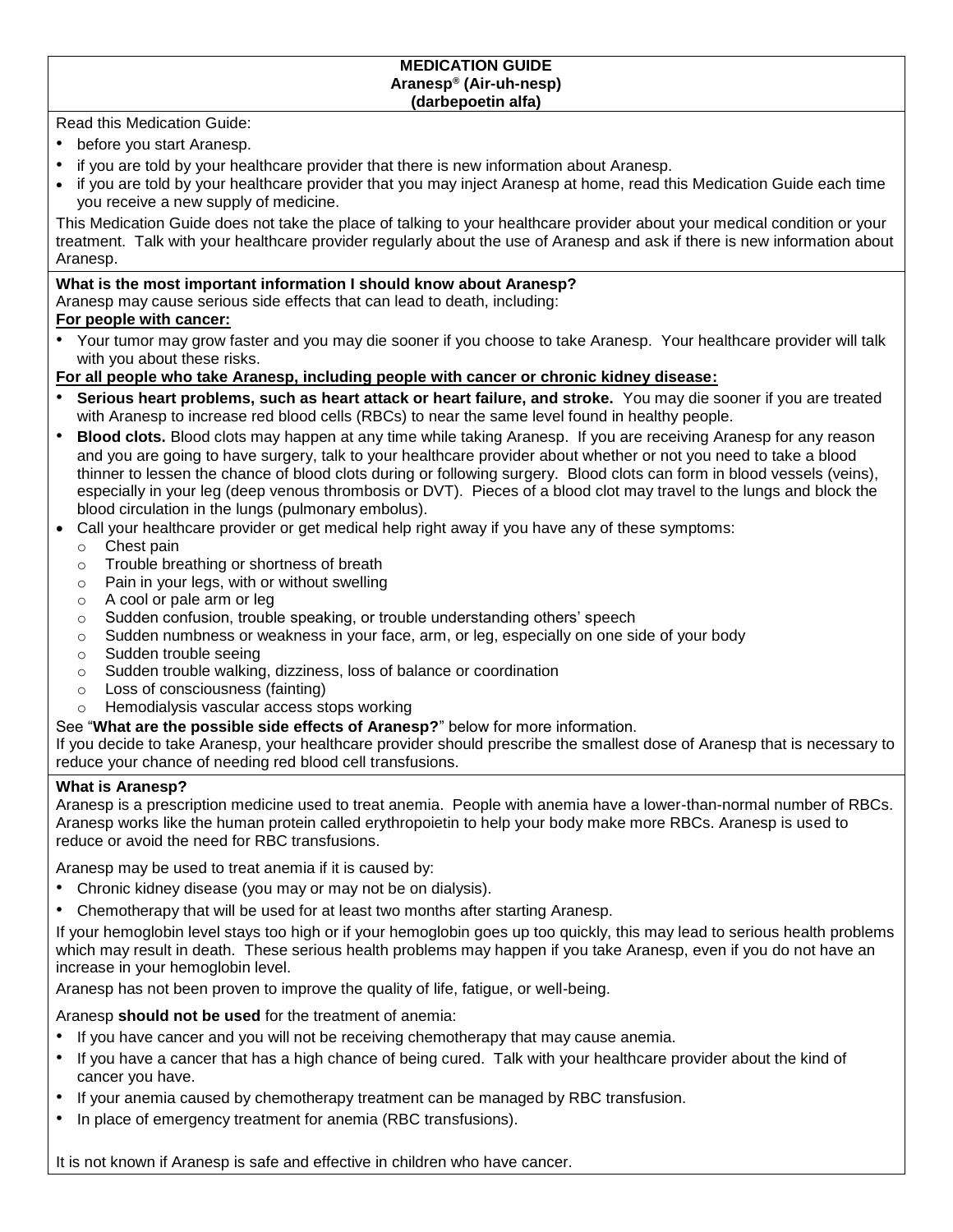### **Who should not take Aranesp? Do not take Aranesp if you:**

- Have cancer and have not been counseled by your healthcare provider about treatment with Aranesp.
- Have high blood pressure that is not controlled (uncontrolled hypertension).
- Have been told by your healthcare provider that you have or have ever had a type of anemia called Pure Red Cell Aplasia (PRCA) that starts after treatment with Aranesp or other erythropoietin protein medicines.
- Have had a serious allergic reaction to Aranesp.

# **Before taking Aranesp, tell your healthcare provider about all of your medical conditions,** including if you:

- Have heart disease.
- Have high blood pressure.
- Have had a seizure (convulsion) or stroke.
- Are allergic to latex. The needle cover on the prefilled syringe contains latex.
- Receive dialysis treatment.
- Are pregnant or plan to become pregnant. It is not known if Aranesp may harm your unborn baby. Talk to your healthcare provider about possible pregnancy and birth control choices that are right for you.
- Are breastfeeding or plan to breastfeed. It is not known if Aranesp passes into breast milk.

Tell your healthcare provider about all the medicines you take, including prescription and over-the-counter medicines, vitamins, and herbal supplements.

# **How should I take Aranesp?**

- If you or your caregiver has been trained to give Aranesp shots (injections) at home:
	- $\circ$  Be sure that you read, understand, and follow the "Instructions for Use" that come with Aranesp.
	- $\circ$  Take Aranesp exactly as your healthcare provider tells you to. Do not change the dose of Aranesp unless told to do so by your healthcare provider.
	- $\circ$  Your healthcare provider will show you how much Aranesp to use, how to inject it, how often it should be injected, and how to safely throw away the used vials, syringes, and needles.
	- $\circ$  If you miss a dose of Aranesp, call your healthcare provider right away and ask what to do.
	- If you take more than the prescribed dose of Aranesp, call your healthcare provider right away.
	- During treatment with Aranesp, continue to follow your healthcare provider's instructions for diet and medicines.
- Have your blood pressure checked as instructed by your healthcare provider.

# **What are the possible side effects of Aranesp?**

Aranesp may cause serious side effects, including:

- See "**What is the most important information I should know about Aranesp**?"
- **High blood pressure**. High blood pressure is a common side effect of Aranesp in people with chronic kidney disease. Your blood pressure may go up or be difficult to control with blood pressure medicine while taking Aranesp. This can happen even if you have never had high blood pressure before. Your healthcare provider should check your blood pressure often. If your blood pressure does go up, your healthcare provider may prescribe new or more blood pressure medicine.
- **Seizures**. If you have any seizures while taking Aranesp, get medical help right away and tell your healthcare provider.
- **Antibodies to Aranesp**. Your body may make antibodies to Aranesp. These antibodies can block or lessen your body's ability to make RBCs and cause you to have severe anemia. Call your healthcare provider if you have unusual tiredness, lack of energy, dizziness, or fainting. You may need to stop taking Aranesp.
- **Serious allergic reactions**. Serious allergic reactions can cause a skin rash, itching, shortness of breath, wheezing, dizziness and fainting because of a drop in blood pressure, swelling around your mouth or eyes, fast pulse, or sweating. If you have a serious allergic reaction, stop using Aranesp and call your healthcare provider or get medical help right away.
- **Severe skin reactions**. Signs and symptoms of severe skin reactions with Aranesp may include: skin rash with itching, blisters, skin sores, peeling or areas of skin coming off. If you have any signs or symptoms of a severe skin reaction, stop using Aranesp and call your healthcare provider or get medical help right away.

Common side effects of ARANESP include:

- shortness of breath
- cough
- low blood pressure during dialysis
- abdominal pain
- edema (swelling) of the arms or legs

These are not all the possible side effects of ARANESP. Your healthcare provider can give you a more complete list. Tell